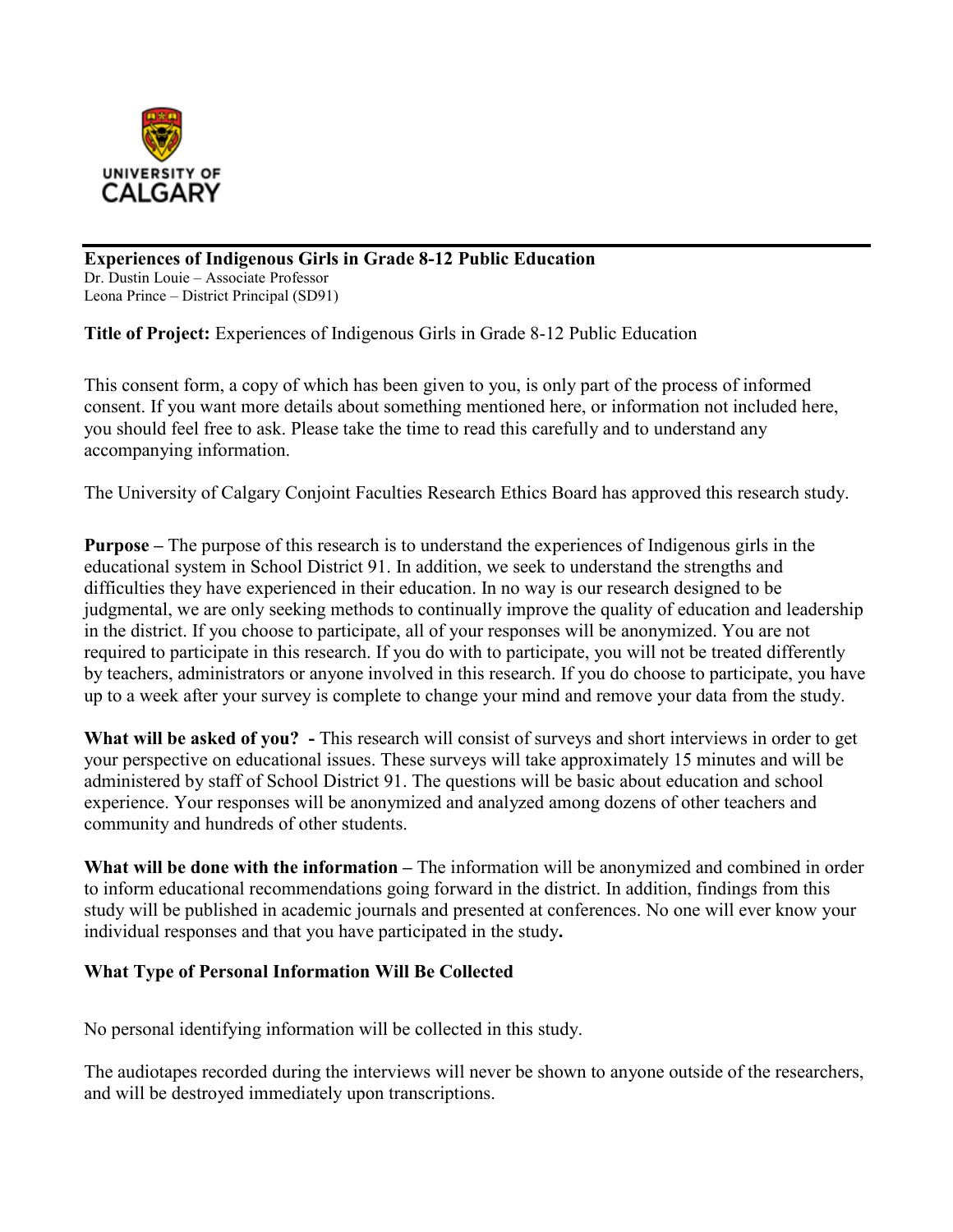**There are several options for you to consider if you decide to take part in this research. You can choose all, some, or none of them. Please review each of these options and choose Yes or No:**

I grant permission to be audio taped:

| -37 | √∩. |  |
|-----|-----|--|
|     |     |  |

## **Are there Risks or Benefits if I Participate?**

Our primary goal is to ensure the safety and well-being of all participants within the study. Based on the topic being researched we have no reason to assume to participants will be in any risk. However, we will work closely with our partners to ensure a safe space that honors the stories being shared. Indigenous methodologies are the bedrock of this research, which will help inform every interaction to ensure we are supportive and responsive based on both Indigenous and Western approaches.

# **What Happens to the Information I Provide?**

Only the co-investigators and the research assistants will have access to the information from the interviews. At the time of interview only the initials of the participant will be known, or a pseudonym, if you choose not to give your initials. The researchers will do whatever they can to eliminate any identifiable information shared during the interviews.

If you decide to withdraw from the study, at any time, all of your interview audiotapes will be destroyed and none of your information will be transcribed or included in the study.

Participation is completely voluntary and confidential. You are free to discontinue participation at any time during the study. No one except the researchers and his investigators will be allowed to see or hear any of the answers. Only group information will be summarized for any presentation or publication of results. The transcribed interviews are kept in a locked cabinet only accessible by the researchers. The data will be retained by both the researcher and the First Nation partners. The data collection will occur in whichever site parents and students are the most comfortable. This could include their homes, the school, or a neutral location.